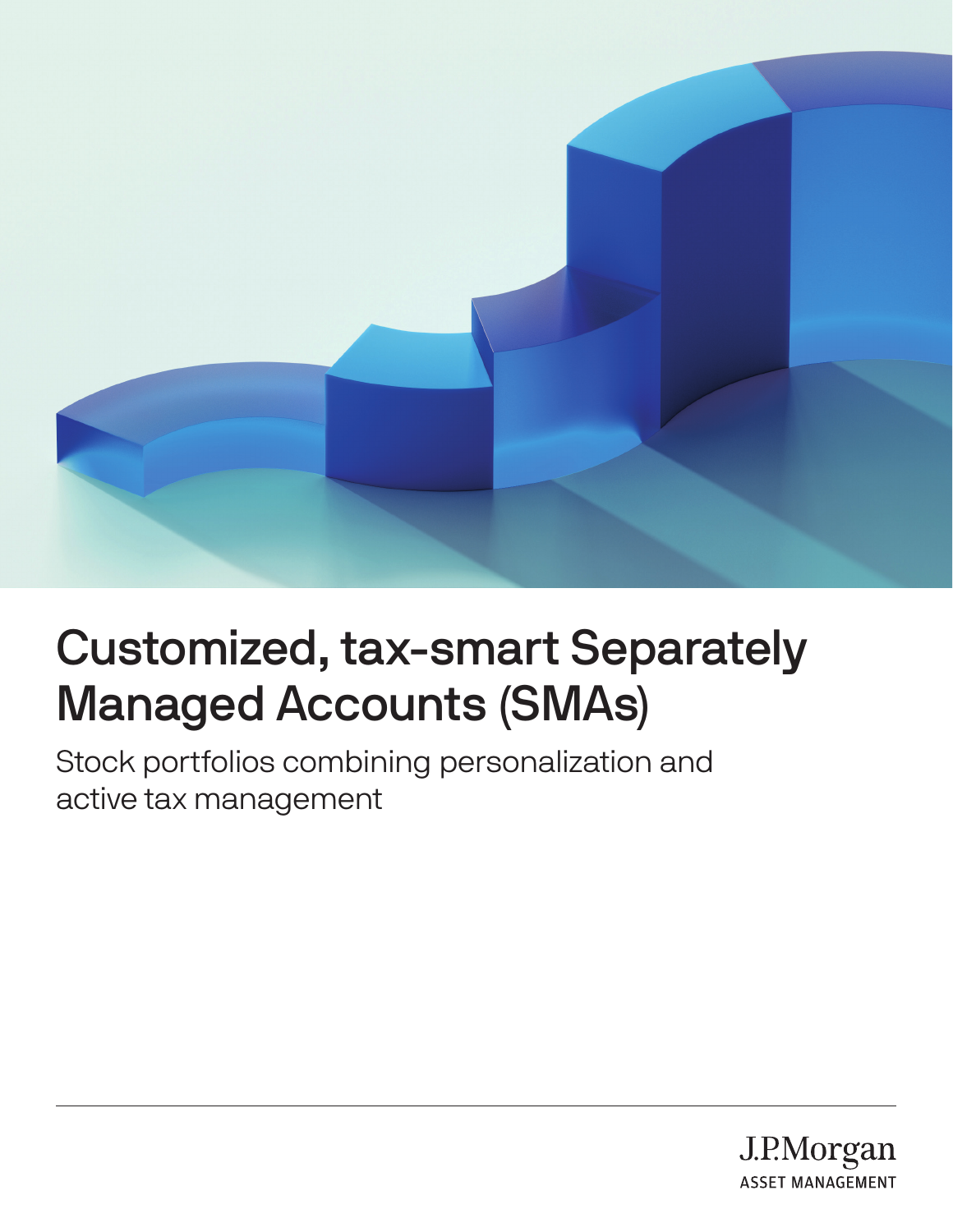## It's not what you earn, it's what you keep after taxes

After more than a decade of rising U.S. stock prices, many investors would now face large tax bills if they sell at a profit. And tax rates on those capital gains may be rising to eat away even more at investment earnings. Add in expectations for lower market returns going forward, and it becomes more important than ever to get your money working harder and tax-smarter.

The J.P. Morgan separately managed accounts (SMAs) allow you to customize a stock portfolio to your unique financial and tax needs. You get a professional team managing your investments, and our powerful tax-smart technology can help ease your tax burden. The result: Personal solutions with the potential to earn more on what you invest and keep more of what you earn.

## The J.P. Morgan Tax-Smart SMA platform offers personalization and the potential for higher after-tax returns.



## Customization

Allows you to tailor your portfolio by restricting specific industry sectors, special categories and individual stocks



## Tax-smart transitioning

Helps lessen the tax impact of moving your existing securities to a new portfolio using a custom transition plan



## Ongoing tax management

Monitors your holdings on a daily basis for opportunities to save on taxes while keeping your portfolio on track

#### What is a separately managed account?

Like ETFs and mutual funds, SMAs are diversified portfolios of stocks managed by investment experts. Unlike those vehicles, SMAs don't pool your money with other investors. As the only account holder, you directly own each stock, giving you and your advisor more control over customizing portfolio holdings and managing taxes.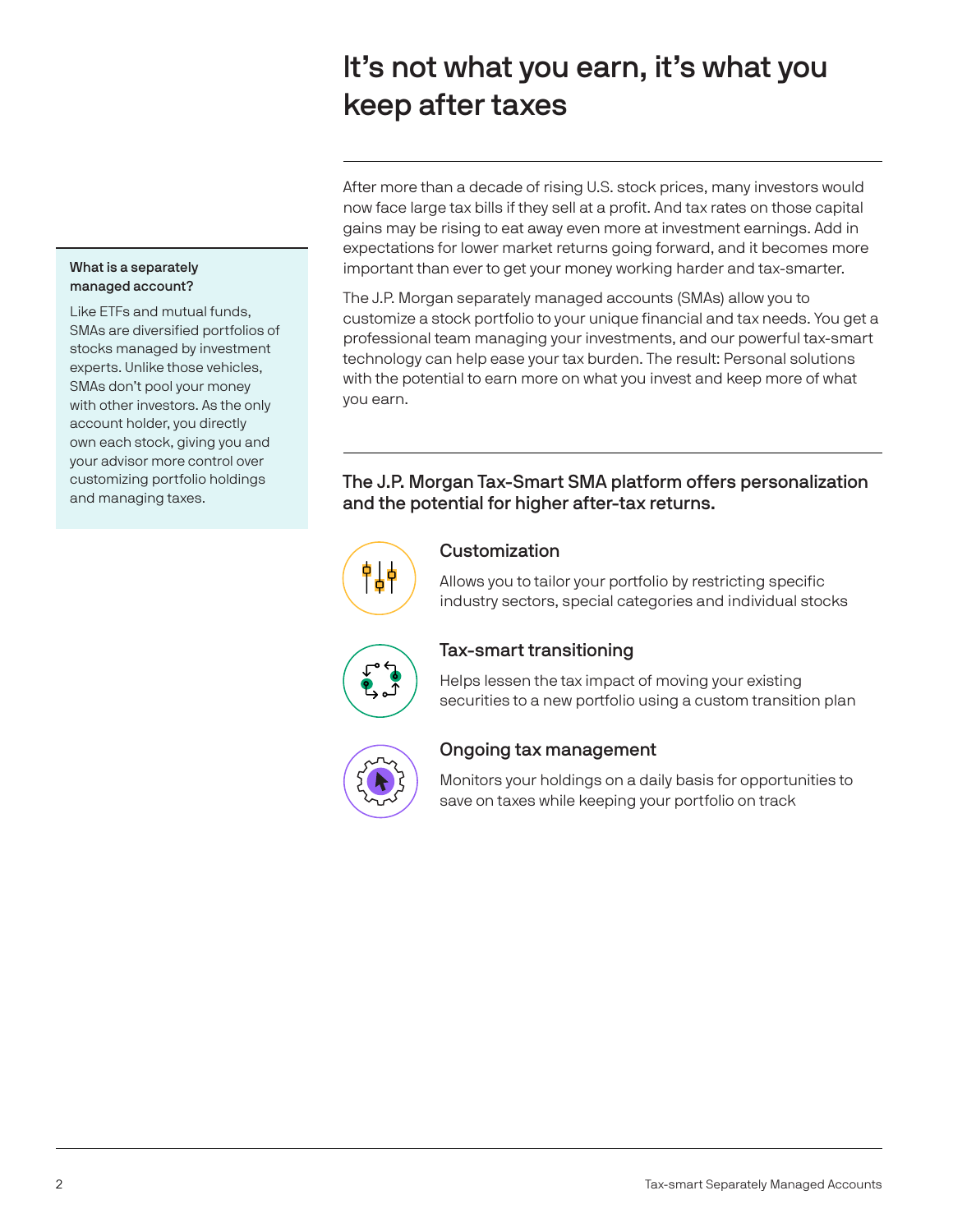

## Customizing your SMA portfolio

## Turn our portfolio into your portfolio

In addition to personalized tax management, the J.P. Morgan SMAs give you a voice in how your money is invested. You start out with a diversified U.S. stock portfolio built by our investment professionals. Then, you and your advisor can decide if and how to customize the investment mix to better suit your needs.

## Three ways to customize your portfolio



Sector screens

Limit your exposure to specific industry sectors.



Value screens

Avoid certain categories based on your personal values.

#### Stock restrictions

Restrict exposure to individual stocks you already own or wish to avoid.

### Is a tax-smart SMA right for me?

Consider a J.P. Morgan solution if you:

 $\Box$  Invest in taxable accounts

 $\Box$  Own investments that have gone up significantly in value

 $\Box$  Hold large investments in single stocks or industries – for example, company stock from your employer

 $\Box$  Are in a high tax bracket or concerned about rising tax rates

 $\Box$  Have special or sophisticated needs requiring more personal attention and customization

 $\Box$  Want input into which stocks you own and how they are taxed

□ Can meet the higher account minimums of SMAs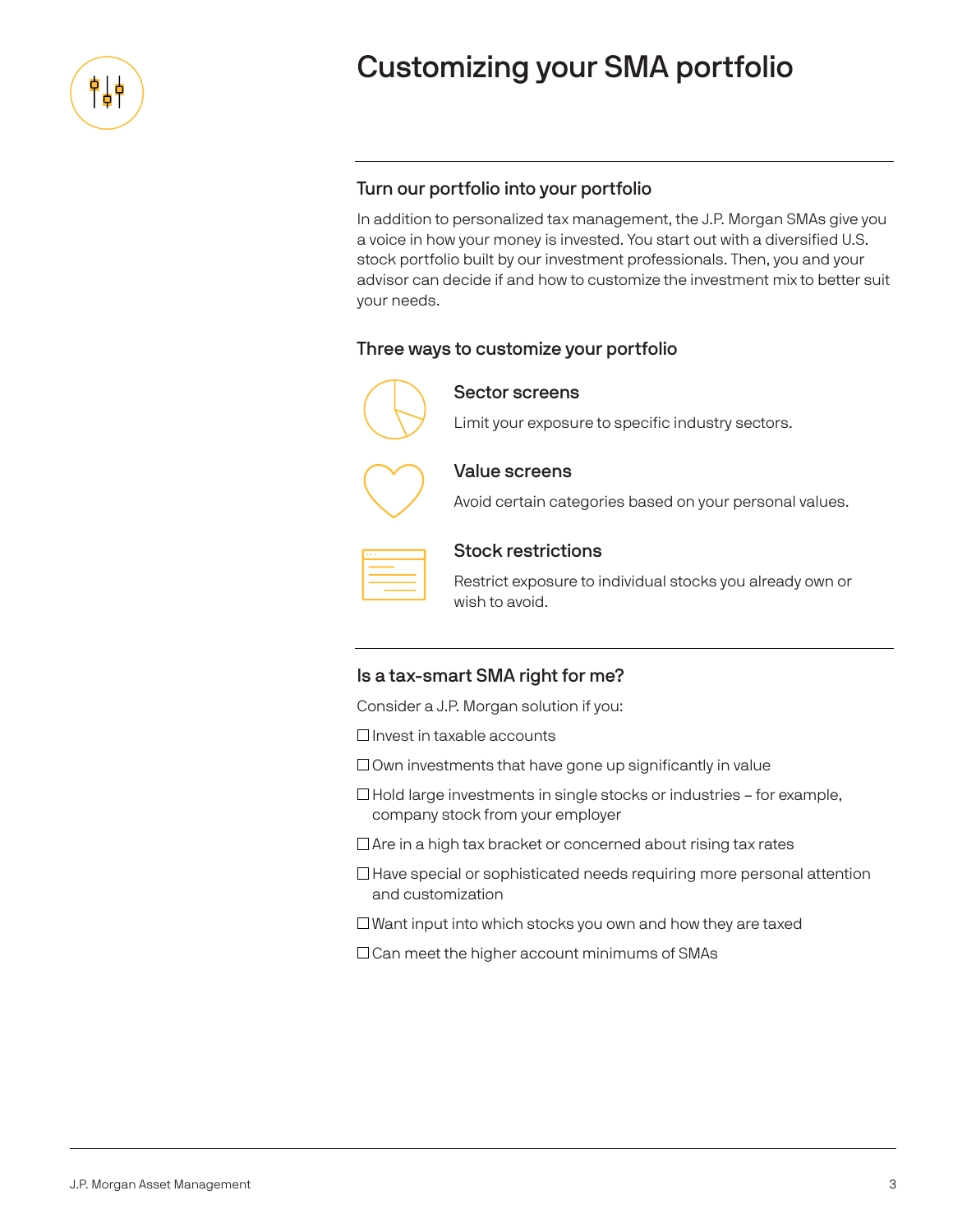

## Transitioning assets in a tax-smart way

#### Two ways we help ease your tax burden

#### 1. Tax-smart transitions

Reduces, defers or avoids capital gains taxes as you move your investments to an SMA.

#### 2. Tax-loss harvesting

Monitors your portfolio daily to take advantage of tax-saving opportunities.

## Don't let capital gains keep you from a better portfolio

In many cases, a J.P. Morgan SMA may offer broader diversification, greater customization or better tax management than your current portfolio holdings. However, selling existing investments to make the switch may trigger high taxes that erode your hard-earned gains. Rather than sell everything at once, our tax-smart technology generates custom transition options so you and your advisor can balance the desired tax bill with the speed of transition to your target portfolio. The goal is to reduce, defer or completely avoid capital gains taxes to help you keep more of what you've already accumulated.

### How it works: Customizing a flexible, tax-smart transfer to a J.P. Morgan SMA

#### 1. Analyze your current investments

Estimate total taxes due on a full, one-time transfer

#### 2. Create your personalized plan

Determine percent of current holdings that can be moved immediately to meet your personal tax budget and investment needs

#### 3. Complete the transfer over time

Sell remaining assets when it's most favorable, with little or no tax impact

Your advisor can generate on-demand tax transition proposals to help you compare tax outcomes and choose the right transition plan for your situation.

## Case study: Save on taxes when moving to a new portfolio

(\$5 million in existing investments, with \$1 million in unrealized gains)



Source: J.P. Morgan Asset Management. One-time transfer assumes one-third of gains are shortterm gains taxed at 40.8% and two-thirds are long-term gains taxed at 23.8%.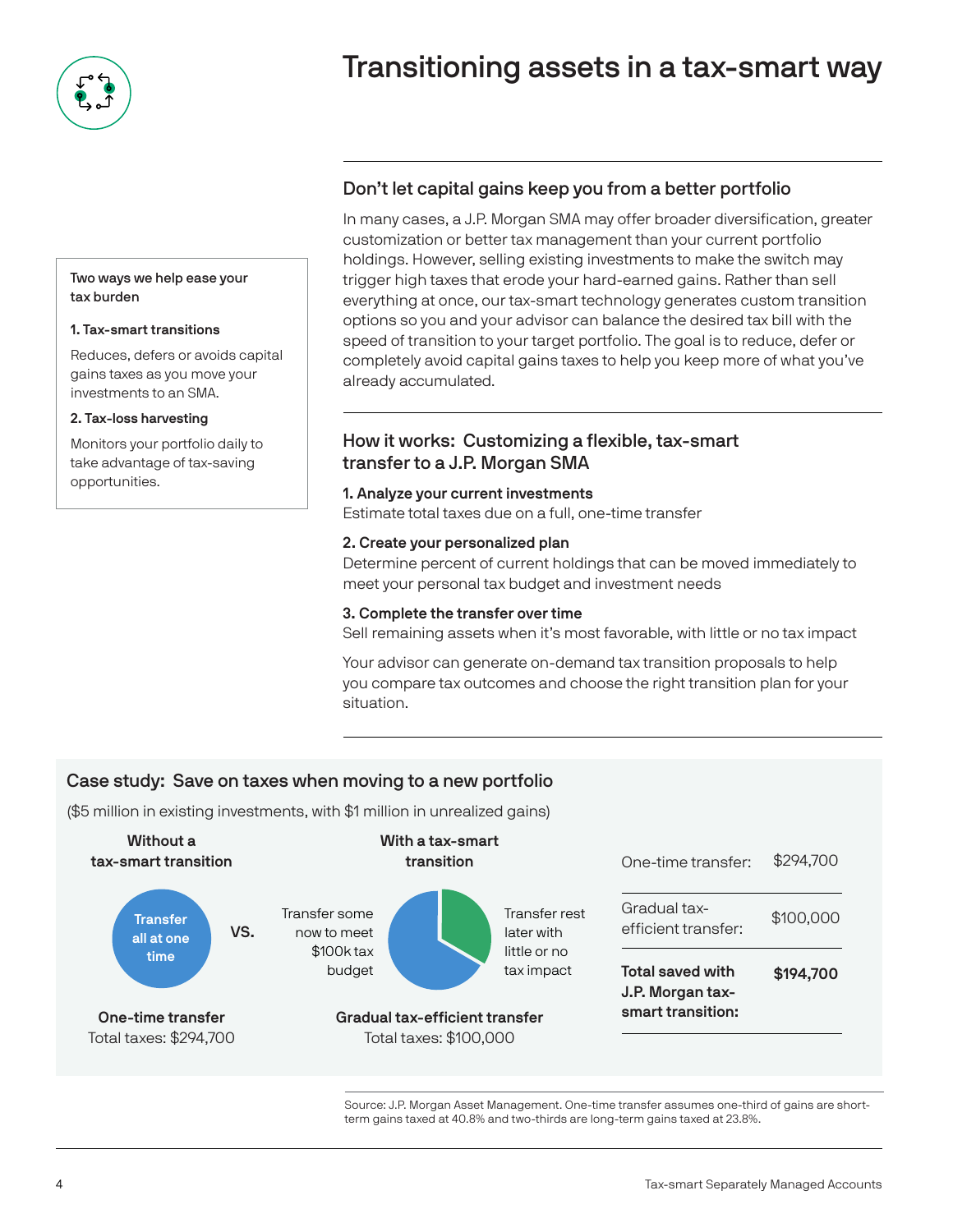

## Enhancing after-tax return potential throughout the year

## Put stock losses to work for you

Seeing stocks drop in value is never easy, but there is an upside to market downturns. It's called "tax-loss harvesting," which means selling stocks at a loss, when it makes sense, and replacing them with similar investments to keep your investment strategy intact. You and your advisor can use those losses to offset gains from other areas of your portfolio, lower your overall tax bill and increase after-tax returns.

## Automated daily portfolio monitoring for better tax management

Even though stock prices rise and fall throughout the year, tax-loss harvesting is often done only at year-end, resulting in missed tax-saving opportunities. At J.P. Morgan, we use sophisticated technology to monitor your portfolio daily and identify possible losses to harvest as soon as they arise.



## Why are SMAs more tax-friendly than other investments?

Because you directly own each stock in an SMA, your advisor knows the "cost basis" used to calculate gains and losses when stocks are sold. They can use this information to better control the taxes you might owe on your investments each year.

(what you paid)







Capital gain or loss

Stock sales price (what you receive )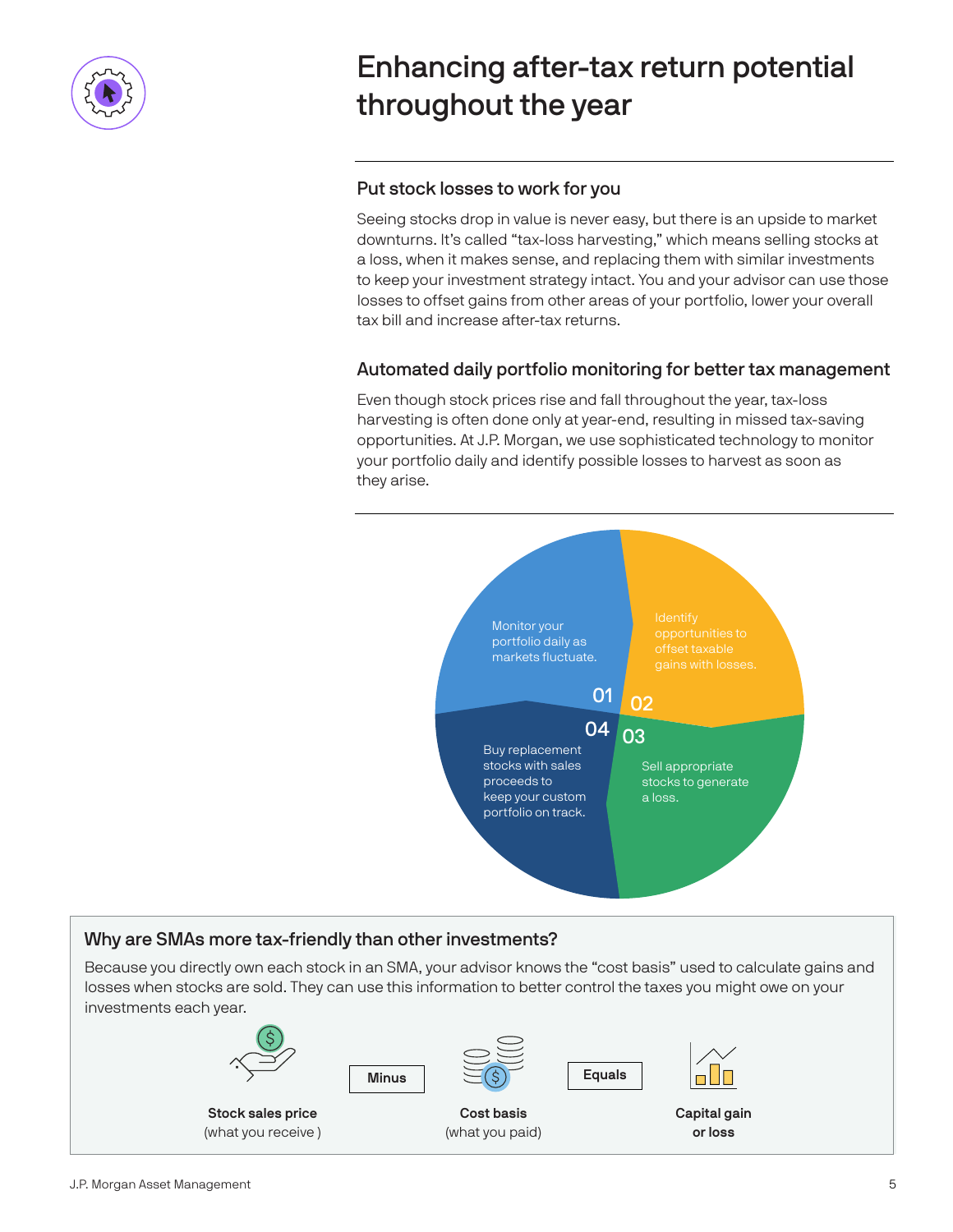## Case Study

## Turn negative returns into positive results with tax-loss harvesting

#### How does J.P. Morgan assist my financial advisor with tax-loss harvesting?

Determining which stocks to sell at a loss, how to reinvest the proceeds and when to make trades are complex and time-consuming decisions. Our tax-smart technology gives your advisor digital tools that simplify and automate the process to help them deliver superior after-tax performance results to you.

#### Understanding the "wash-sale" rule

If you sell a stock in order to take a tax loss, you can still repurchase it, but be careful not to trigger a "wash-sale." The wash-sale rule prohibits you from taking a tax deduction if you sell an investment at a loss and repurchase the same investment, or a "substantially identical" one, within 30 days before or after the sale. J.P. Morgan's investment team and our tax-smart technology take the uncertainty out of ensuring compliance with the wash-sale rule for you and your advisor.

#### You have a \$100,000 investment in Stock A and the price falls by 20%



### How can you turn this loss into greater value?

| Step 1                                                                                                                                          | Step 2                                                                                                                          | Step 3                                                                                                           |
|-------------------------------------------------------------------------------------------------------------------------------------------------|---------------------------------------------------------------------------------------------------------------------------------|------------------------------------------------------------------------------------------------------------------|
|                                                                                                                                                 |                                                                                                                                 | Save \$4,760<br>in taxes                                                                                         |
| Sell your<br>\$80,000<br>position in<br><b>Stock A</b>                                                                                          | <b>Buy</b><br>\$80,000<br>position in<br><b>Stock B</b>                                                                         | \$80,000<br><b>Stock B</b>                                                                                       |
| If you sell \$80,000<br>of Stock A, you can<br>potentially claim a<br>tax loss of \$20,000<br>and potentially<br>see \$4,760 in tax<br>savings* | Reinvest in a<br>stock with similar<br>characteristics to<br>Stock A to keep your<br>portfolio in line with<br>your objectives. | You save \$4,760 in<br>taxes and increase<br>your value to \$84,760<br>while keeping your<br>portfolio on track. |

\*Assumes a U.S. federal income tax rate of 23.8% applies to the \$20,000 loss, and also assumes that the wash-sale rule do not apply.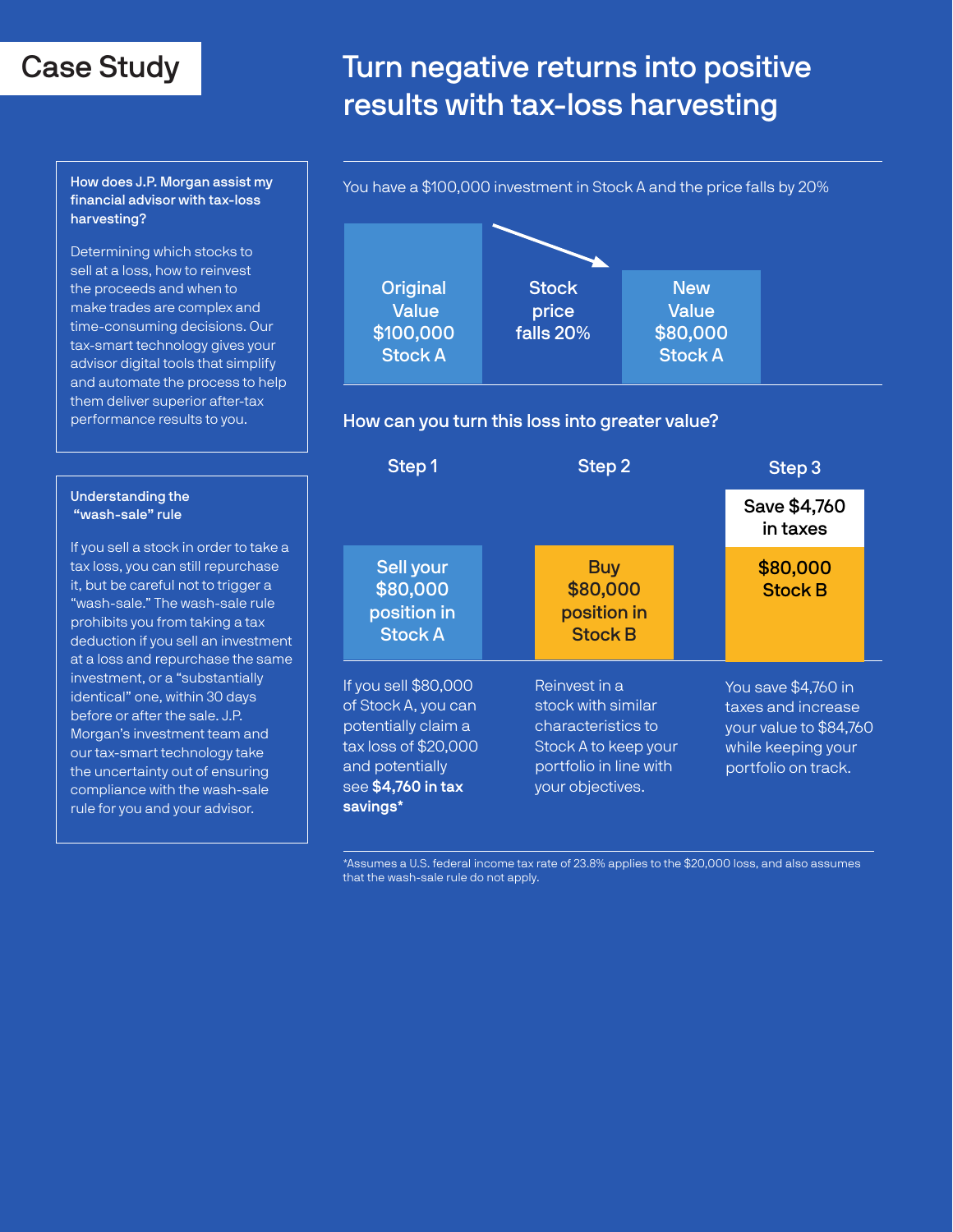## The J.P. Morgan Custom Invest SMA

#### What is index investing?

Index-based SMAs seek to closely match the diversification, risks and returns of a broad market index by investing in most or all of its stocks. Index-based investing is a proven way to gain access to a segment of the market in a costefficient way.

### Where index expertise meets personalization and active tax management

J.P. Morgan Custom Invest – U.S. Large Cap Equity SMA is a next generation, customized, tax-advantaged SMA. Our index SMA invests in large, wellestablished U.S. companies that form the foundation of any well-diversified stock portfolio.

- Leverages 30+ years' experience managing passive strategies<sup>1</sup>
- Combines benefits of low-cost index investing with ongoing tax management and portfolio customization
- Invests in roughly 350 large U.S. stocks to closely duplicate S&P 500 Index, while creating more opportunity for tax-loss harvesting
- Seeks to deliver similar returns as S&P 500 Index and outperform on an after-tax basis

### Invest with the J.P. Morgan market experts

For more than 150 years, J.P. Morgan has helped investors achieve life's most important goals. Explore our tax-smart SMAs with your advisor and see for yourself why we are among the world's largest, most respected investment managers.

SMA provider<sup>1</sup> Top

\$2.5 trillion asset manager

\$70B in index strategy assets



1 Source: Cerulli Associates, as of 12/31/2021.

2 Source: J.P. Morgan Asset Management, as of 12/31/2021.

#### For more information

Consult your financial professional to discover how easy it can be to solve your unique investment and tax needs.